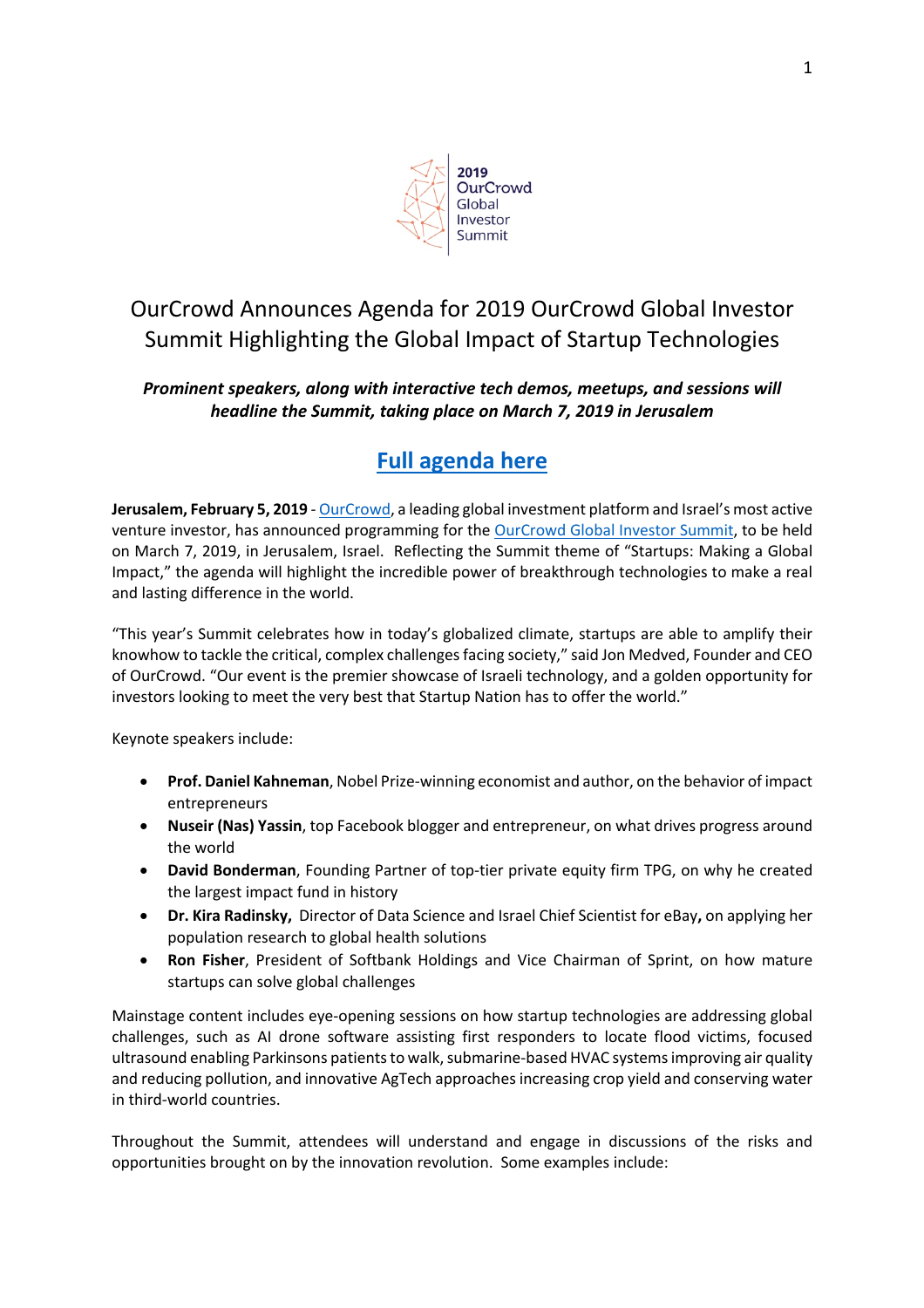- **The Great Tech Debates: Designer Babies, Big Brother, and the New Plagues,"** three faceoffs between some of the leading minds in tech, business, and science, tackling the ramifications of genetic editing, the risks and opportunities of governments addressing a robotic future, and whether manufactured medicines will save the human race or wipe it out
- **"Top 10 Tech Impact Trends for 2019,"** predicting what's going to be impactful, disruptive, and actionable in the coming year
- **"The OurCrowd Impact Master Classes,"** teaching the art and science (and business) of doing well by doing good, featuring eye-opening insight and nuts-and-bolts tutorials on investing models, defining and measuring impact, and building an impact business
- **"The Cannabis Revolution: Saving Lives and Changing Society,"** first-person accounts of the incredible ability of cannabinoids to replace addictive painkillers, address development delays caused by autism, alleviate PTSD symptoms, and more

The OurCrowd Global Investor Summit is intentionally different from other conferences. Rather than the usual panels, breakout sessions have a variety of informative and entertaining formats, such as:

- **"Two Truths and a Lie,"** an interactive, entertaining game featuring five masters of the VC world, which will shed light on the mechanics and opportunities of investing through VC funds
- **"Demo Theater,"** showcasing the coolest, most eye-popping technologies from the innovators themselves – popcorn included
- **"Hacked Cars, Stolen Identities, and Short-Circuited Pacemakers: Cybersecurity in a Connected World,"** in which professionals from five key sectors present rapid-fire presentations on tech defenses that could make the difference between prosperity and failure, life and death
- **"OurCrowd University,"** a three-part intensive course on the fundamentals of investing and building startups

Summit attendees will enjoy a 360-degree full-day experience, with real-time demos and dynamic sector spaces allowing them to interact with some of the coolest technologies on the market – or not yet on the market. From virtual reality to medical diagnostic devices to consumer products, it's a chance to personally experience the future, including:

- SportsTech Arena
- MedCheck Lab
- Cannabis Greenhouse
- Korea Pavilion
- Australia Tech Space
- Italian Plaza
- India Pavilion
- Impact Alley (nonprofits and NGOs)
- Full-scale model of the SkyTran mag-lev transportation pod

In keeping with OurCrowd's model of democratizing venture capital, the Summit will once again host an "Open Mic for Entrepreneurs," providing a stage for startup hopefuls to win over an audience, and a chance for investors to get a first look at some potentially overlooked opportunities.

Reflecting the Summit theme of "Global Impact," attendees will also be treated to plant-based burgers and hot dogs presented by breakthrough startup Beyond Meat. All leftover food from the Summit will be given to those in need, facilitated by Summit partner Leket Israel.